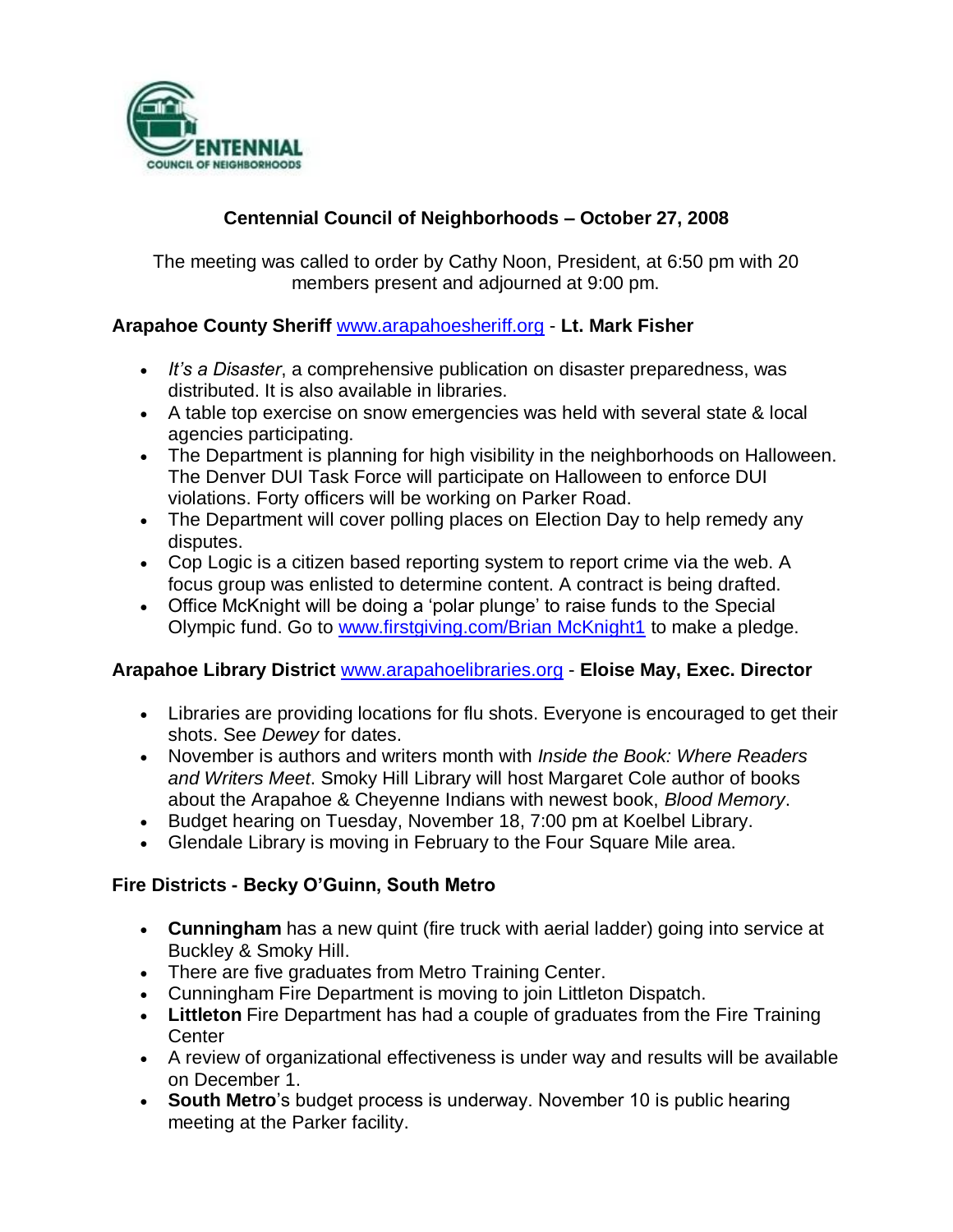- In January they will be renumbering the fire stations on the Parker side of fire district.
- Staffing of the Arapahoe Rd. Station will not occur due to budget uncertainties. Construction will continue.
- Toys for needy children are being collected. Call 720-488-7186 for information. Toys are due by Dec. 10.
- [www.cfpd.org](http://www.cfpd.org/) [www.littletongov.org](http://www.littletongov.org/) [www.parkerfire.org](http://www.parkerfire.org/) [www.southmetro.org](http://www.southmetro.org/)

## **Cherry Creek Schools** [www.ccsd.k12.co.us](http://www.ccsd.k12.co.us/) - **Wendy DeBell, Community Coordinator**

- Assistant Superintendent Mary Chesley has been selected as the Superintendent for Cherry Creek Schools.
- Four Cherry Creek schools were selected as top schools in the Denver area by *5280* magazine.
- The district is considering a contingency plan for the budget in case 3A and 3B do not pass.
- It is the 11<sup>th</sup> consecutive year for the district to receive the Meritorious Schools award.

## **South Suburban Park & Rec** [www.ssprd.org](http://www.ssprd.org/) - **Jean Flynn Ray, Community Relations**

- Free ice skating lessons are available. South Suburban: Nov. 22 & 29, 1:30 pm. Family Sports Center: every Saturday in November at 2:30 pm. On Nov. 22, both arenas will sponsor a hockey puck shoot to win a turkey.
- Nov. 17-18: S. Suburban Pottery Guild will have a sale from 8:00 am 8:00 pm at Goodsen Center.
- December 6: free arts and crafts festival with over 70 juried craft booths, 9:30 am to 4:00 pm.
- Fitness: 10% off any pass Nov. 27 Dec. 31. A 30-punch card is good for 3 visits/week and has other incentives. It reduces daily admission to \$3.42 for an adult resident. Lower prices for youth & seniors.
- The District is working on the budget. On November 12, the meeting for public comment is scheduled.

# **Arapahoe County Commissioner - Jim Dyer**

- Court House building for judges' chambers, courts, etc. is moving forward with the use of existing financial resources.
- The setbacks for Car Max on Arapahoe Road is moving toward a decision item by late December/early January.

# **City of Centennial**

- The City is moving into its new building on November 20 and expect to be completed by Novembe.
- The Southglenn Sub Area Plan is under development with numerous groups involved.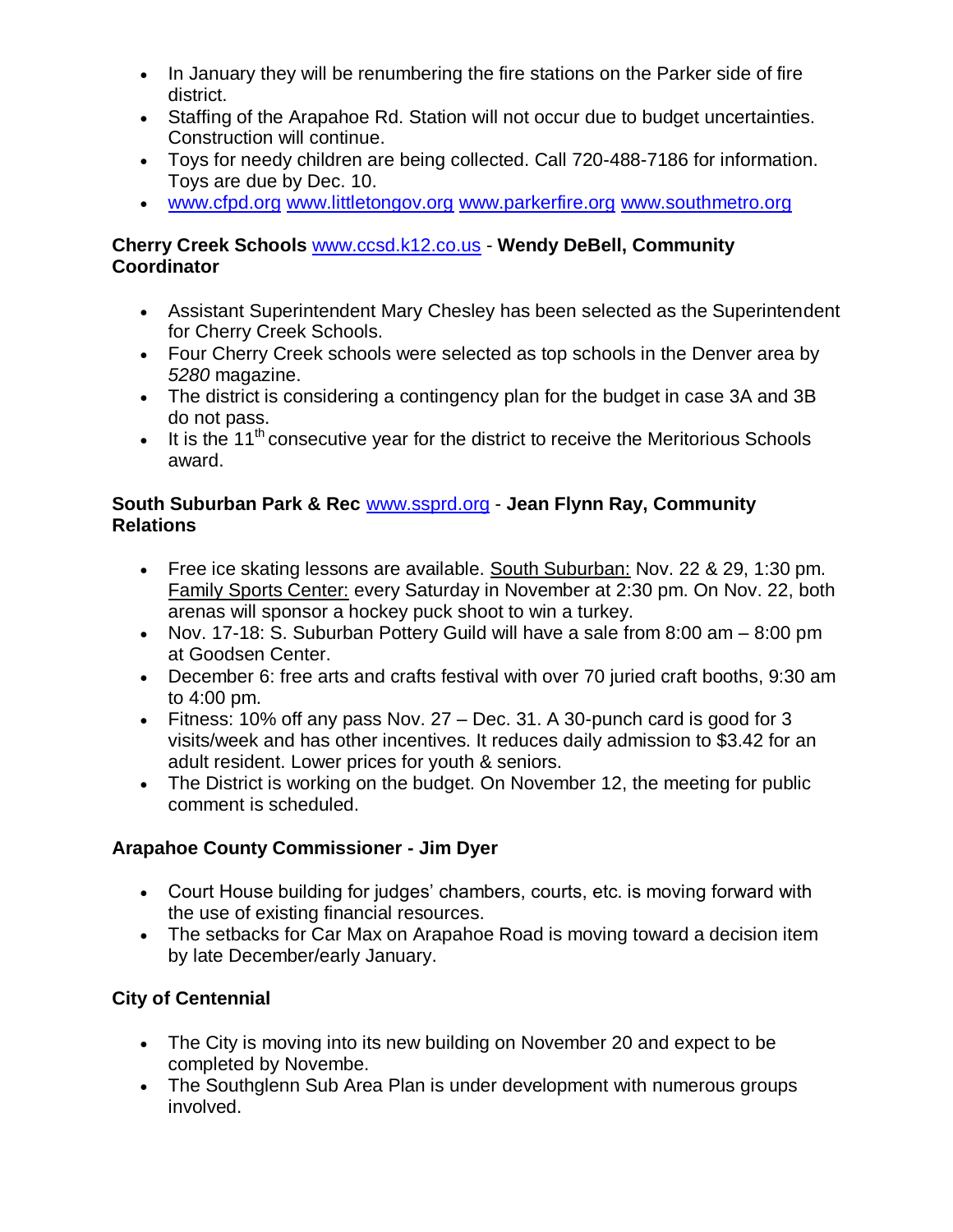- There are nine applications for the Open Space Board. Board members will be announced on November 3.
- Budget is on the agenda for November 3.
- The Mayor & the City Manager went before Standard & Poor and Moody's for a review for a bond rating.
- Sales Tax workshops are scheduled as the City is will begin collecting City sales tax on Jan. 1. Businesses located in Centennial will be required to obtain a Business and/or a Sales Tax License for \$25.00 every two years. Businesses located outside of Centennial but selling taxable products in the City will only need the sales tax license (\$25.00/ 2 yr).
- The one number 303-325-8000 will be the phone number to call 24/7. It will handle all City calls except for police.

# **National Planning Month Rita McConnell, Deputy Dir., Planning & Development**

- October is National Planning Association month with the theme of 'Green Communities' which is a goal of the City of Centennial. The 2030 Vision and Values flyer, a summary of what the City is trying to do, was distributed. The focus included: business, residential, transportation options, alternative energy use, & increasing the number of areas zoned for mixed use were concepts in the planning process that included sustainability elements.
- Land Development Code Rewrite: Consultants are being interviewed to do the rewrite. Approximate completion date is December 2009. Citizen input will be included in the rewrite.

### **Animal Control Services Joe Stafford, Field Services Manager**

**Overview:** The Humane Society of the Pikes Peak Region was awarded the bid for contract animal services. The organization has been around since 1949 in El Paso County and has served Pueblo and Douglas County as well. It handles about 28,000 animals annually. Currently there are 4 full time animal welfare officers (one vacancy) plus two administrative/managerial staff for Centennial. They are 'on call' at night through the Sheriff's Department.

**Animal Services Program**: Encourage responsible animal care thru licensing, protecting the public from animals & protecting animals from mistreatment. Responsible pet ownership is licensing and permanent identification of pets, encourage spay or neuter when appropriate, ensure that appropriate care is provided for animals, that pets do not provide a threat to the community. Partnership of city and community is necessary as well as humane organizations and veterinarians.

**Public Education Program:** Educating someone on how to properly care for your animal, spay, neuter, vaccination, etc. Explain why it is not good to let the dog run loose and other unacceptable behaviors.

**Continuous Improvement Program**: Solicit public input as each of the Districts has several problems. Emergencies will take priority e.g. barking dog or vicious animal at large. Fewer than 10% of animals in the City are licensed. It is much easier to return a licensed dog to an owner if it is licensed. Dogs that are picked up are transported to Aurora for kenneling. Costs are charged to the owner. Job evaluation for Animal